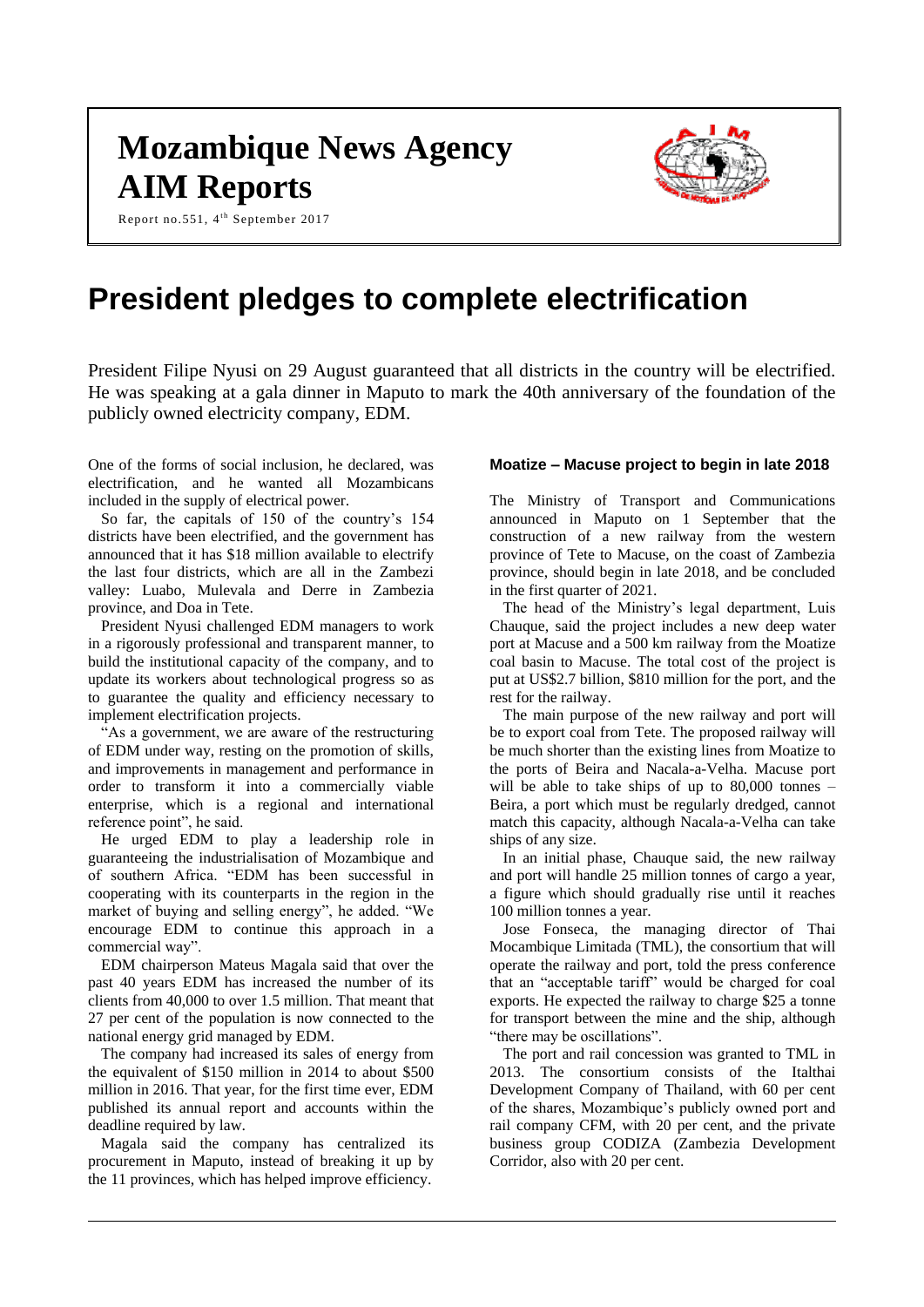# **Seized timber to produce 800,000 school desks**

The timber seized during "Operation Trunk" earlier this year will be used to produce, by 2019, 800,000 school desks, pledged the Minister of Land, Environment and Rural Development, Celso Correia, on 24 August.

During Operation Trunk, brigades headed by ministry officials descended on timber yards throughout northern and central Mozambique, many of which were run by Chinese companies. Illegal operations were found in three-quarters of the timber yards investigated, and a decision was taken that illegally logged timber should be put to a useful purpose.

Correia spoke of the plans to convert illegal timber into school desks in the presentation he gave during an extraordinary meeting of the Consultative Council of his Ministry, chaired by President Filipe Nyusi.

Updating President Nyusi on Operation Trunk, Correia said that over 222,376 cubic metres of logs had been seized in the operation, plus 18,293 cubic metres of sawn timber. 2,639 fines were imposed for illegal timber operations, amounting to a total of slightly more than 700 million meticais (\$11.5 million). Violations of norms for forestry operations led to the suspension of licences of 330 operators.

As for reforestation, Correia said that in 2015-2016 about 4,140 hectares were reforested with native and exotic species, for purposes of conservation and community benefits.

During that two-year period about 335,000 cubic metres of unprocessed logs and 606,000 cubic metres of sawn timber were exported, mostly to China. This year, however, a total ban has been imposed on the export of logs.

The figures for exports are questionable. In the past, researchers have found that the amount of Mozambican timber entering China is vastly superior to the amount declared as leaving Mozambique, which suggests that large amounts of illegally logged timber have been slipped out of the country under the cover of legal exports.

Communities are supposed to share in the benefits from forestry operations. Correia said that over the two years 118 million meticais was channelled to 805 communities living in the areas where logging occurs. But there has been a decline of 44 per cent in these funds between 2015 and 2016. Correia said this indicated the need for closer coordination between the provincial directorates of his ministry and those of the Ministry of Economy and Finance.

As for the "Secure Land" programme, Correia said his Ministry has, since its creation in 2015, granted around half a million land titles (known as DUATs). This means that the percentage of the population with written title to the land it farms has risen from 1.6 to 10 per cent.

Correia added that, since President Nyusi's government took office in January 2015, there have been no grants of land in excess of 10,000 hectares to companies. This was a change in policy, said the Minister, to ensure sustainability in land management.

#### **Termination of Semlex contract "irreversible"**

The Mozambican government has insisted that its decision to terminate the contract with the Belgian group Semlex for the production of passports and other identity and travel documents is "irreversible".

In reply to a Semlex press release claiming that the government's decision was "illegal", the Permanent Secretary of the Ministry of the Interior, Zefanias Muhate, interviewed in the daily newspaper "Noticias", revealed some of the gross irregularities committed by Semlex which led the government to rescind the contract in May.

Muhate said there is generalized discontent among members of the public applying for identity documents, because they are not delivered on time.

He attacked the poor quality of the documents produced by Semlex which "calls into question the prestige of the Mozambican government, within the country and abroad".

Some of the Semlex documents cannot be read by the machines at immigration posts on Mozambique's borders with neighbouring countries. This caused enormous difficulties when travel documents issued for Mozambican miners working in South Africa proved to be illegible, forcing the government to send a brigade to South Africa to issue new documents.

There were also problems in reading bar codes on identity cards, and the poor quality of the photographs put on travel documents. Travel documents for refugees and emergency certificates for foreigners contained gross spelling mistakes.

The system installed by Semlex at the borders, Muhate continued, does not allow each of the border posts to communicate with the others, which makes it difficult to have full control over people crossing the borders, or even to check for possible cases of forged documents.

Although the contract with Semlex was signed eight years ago, it has only set up an electronic control system in 21 of the 56 border posts.

"The contract envisaged that Semlex would train Mozambican staff who would manage the process and this did not happen", accused Muhate. "Nobody was trained, and they do not allow the system to be managed by Mozambicans".

"Since the contract has been cancelled, we are now waiting or Semlex to turn over to us the entire document production system", concluded Muhate.

A public tender has been carried out to appoint a company to take over from Semlex in producing Mozambique's identity documents. The jury appointed by the Interior Ministry assessed the technical bids and two companies are still in the running for the new contract.

They are the Mozambican subsidiary of the German company Muhlbauer ID Services, which received a score from the jury of 87.67 points. The Lithuanian company UAB Garsu Pasaulis obtained a score of 70.05. Garsu Pasaulis was purchased by Semlex in 2014.

#### **Bank robbers orchestrate prison escape**

The escape on 6 August of 17 inmates from Beira Central Prison was, according to Sofala Provincial Attorney Carolina Azarias, organized by two men awaiting trial overt the theft of 28 million meticais (\$459,000) from a Beira branch of the country's largest commercial bank, Millennium-BIM.

The escapees also benefitted from the collaboration of corrupt prison guards. Interviewed by the television station STV, Azarias said the guards on duty on 7 August deliberately left cell doors open to facilitate the escape.

The escape was obviously well planned, since it involved the use of two vehicles, a Toyota Corolla and a Ford Ranger, which drew up outside the main gate to the prison at about 07.00. Less than a minute later, the prisoners began to pour out. Some of them entered the Ford Ranger, which then left the area at high speed.

Others tried to enter the Toyota. But local residents, seeing what was happening, intervened and grabbed the driver. Without a car, the other prisoners quickly dispersed.

The escapees' attempt to steal a gun from one of the guards was unsuccessful. They seized a firearm from one of the guards on the main gate, and threw it over the prison wall.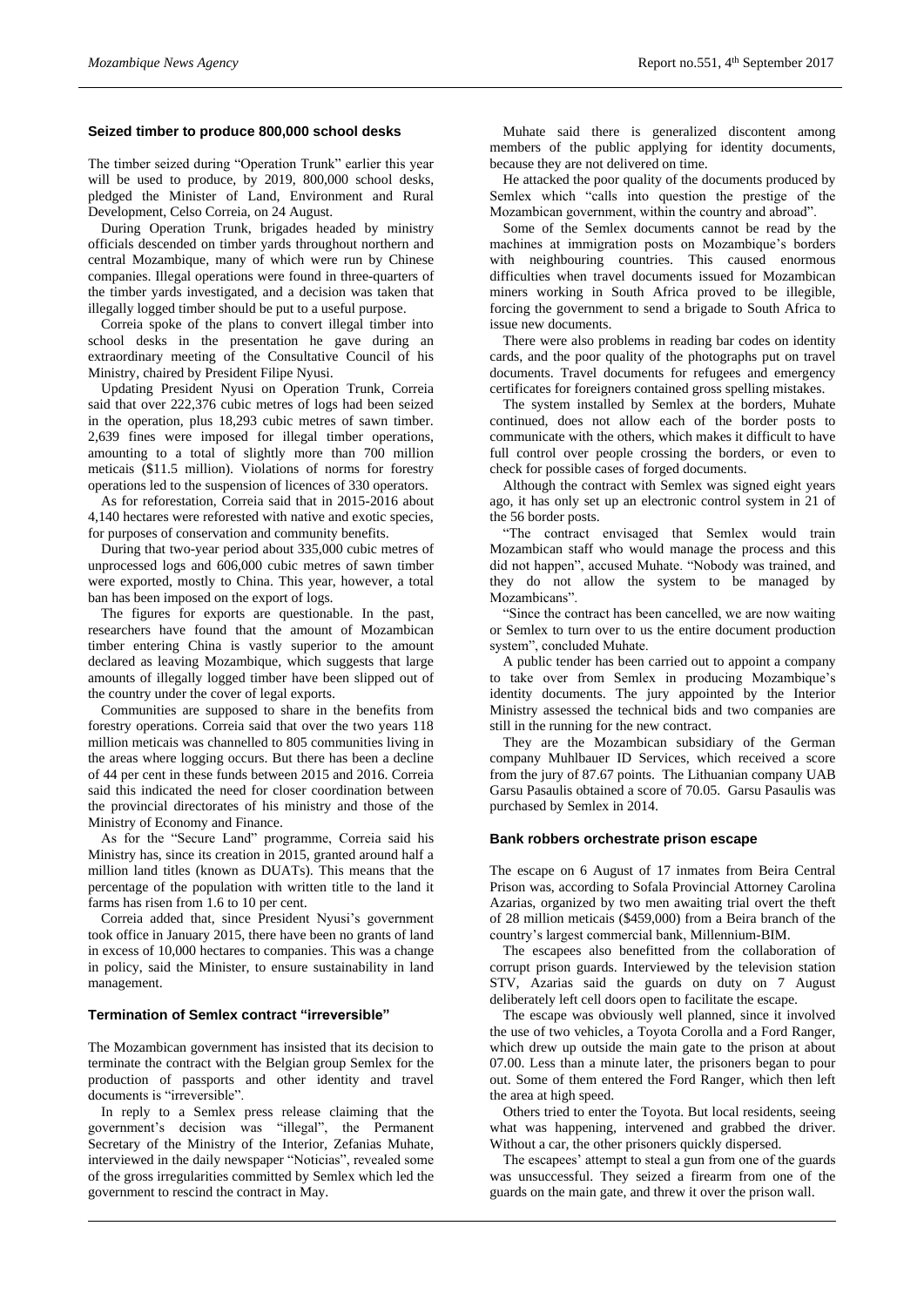But they were unable to recover it, since it was picked up by people outside, waiting to visit relatives in the jail, who handed it back to the prison authorities.

Azarias said the escape occurred a few days before the two men charged with the bank robbery were due to appear in court.

Prosecutors were "very disappointed", she added, since the criminal investigation services (SERNIC) "did their job and in record time traced the bank robbers to Maputo, arrested them and brought them back here. The preparatory investigations are over and all that remains to do is send them to court for purposes of trial".

Azarias said the court case will not stop just because the prisoners have escaped. The court could well decide to try the two men in absentia.

None of the 17 escapees have been recaptured so far. Ten of them were serving sentences, and the other seven were on remand, awaiting trial.

Immediately after the escape six people were arrested. They are five of the prison guards and the driver of the Toyota. The police seized the Toyota, while the Ford Ranger has yet to be found.

# **No IMF programme without completing Kroll audit report**

There is still no sign of any new programme between Mozambique and the International Monetary Fund (IMF), and the IMF representative in Mozambique, Ari Aisen, has made clear that a basic condition for any advance is filling in the gaps in the audit of the three security related companies Ematum (Mozambique Tuna Company), Proindicus and MAM (Mozambique Asset Management).

These are the three companies that contracted loans of over two billion US dollars with European banks (Credit Suisse) and VTB of Russia, in 2013 and 2014.

The Proindicus and MAM loans were kept completely secret until April 2016. When they became public knowledge, the IMF accused the Mozambican government of concealing the true extent of its foreign debt. The IMF suspended its programme, and other partners followed suit. The 14 donors who used to provide direct support to the Mozambican state budget all interrupted their disbursements.

A key requirement for restoring normal relations with the IMF was an independent audit of Ematum, Proindicus and MAM. The Attorney-General's Office (PGR) hired Kroll Associates, reputedly the top forensic auditing company in the world, but the Kroll audit report is incomplete, because the three companies refused full cooperation.

The executive summary of the Kroll report, released by the PGR in late June, said the companies only provided "limited financial data, including incomplete trial balances and bank statements for certain periods, and incomplete supporting documentation, such as loan facility agreements and supplier contracts. As a result, it became apparent that a significant amount of the information originally envisaged to be held by the Mozambique Companies in Mozambique was not available". Mozambican banks also failed to cooperate and "as a result, Kroll cannot rely on the completeness of this information for the purposes of this report".

Interviewed in the weekly paper "Savana", Aisen said that a condition for any new programme with the IMF is filling the gaps in the Kroll report.

"The government has expressed its desire to have a programme with the IMF, and for our part we also want to support Mozambique", he said. "The question of the audit has been posed as an important element in this regard".

He pointed out that the investigations into Ematum, Proindicus and MAM are headed by the PGR. "The information will not be given to the IMF, but to the PGR, and there are confidential inquiries to which we have no access", said Aisen. "So we are waiting for the next steps in the outcome of this entanglement, because as the mission from Washington (of the IMF, in July) made clear, it is very important to fill these information gaps in the report".

Asked whether the IMF was demanding that those who contracted the debts be held responsible, Aisen replied "I'm going to leave this question open because it is a sovereign decision of the country, and the PGR is the body responsible which will decide how to proceed".

The scandal of the hidden debts has weakened the government, and the IMF is now making further demands, including restricting public sector wages, or what Aisen called "adjusting the public accounts".

"The public deficit must be reduced, or more precisely the primary public deficit, which excludes the high cost of debt servicing", he stressed. This meant eliminating tax exemptions in order to increase fiscal revenue, and reducing the state wages bill.

"Measures must be discussed by the government to rein in the growth of the public sector wage bill", he demanded.

Aisen believed this could be achieved by hiring fewer new staff for the state, and "increasing wages in a much more cautious way than has been the case".

But the largest numbers of state employees are in the education and health services, and this year their wage rises were much lower than the rate of inflation. When "Savana" pointed out that the wages of most public servants do not cover basic living expenses, Aisen agreed this was a concern "but we must be honest about the capacity of the government to pay wages for the public administration".

He suggested cutting benefits for those at the top of the pay scale "before reducing the wages of the lower strata. The government needs to debate sustainable options, but not give the impression that nothing needs to be done".

Aisen praised the recent increase in electricity tariffs (of between 35 and 42 per cent), pointing out that the previous prices "were lower than the average in the region, and you have to be honest with the public".

It was the richer groups in society that consumed the most electricity "and it is not correct for a public company to subsidise these classes. If EDM (the public electricity company) accumulates losses, it will certainly need an injection of capital from the government, which will come from the State Budget".

### **Losses from fire put at over \$3 million**

Health authorities estimate that the fire which destroyed the Manica provincial medical stores in the central city of Chimoio on 17 August caused 200 million meticais (\$3.3 million) of destruction.

Speaking at a Chimoio press conference on 25 August, the Manica provincial chief doctor, Firmino Jaqueta said that most of the medicines stored in the warehouse had been destroyed. 160 million meticais of medicines were destroyed along with 40 million meticais of medical and surgical equipment.

This estimate does not include the building itself, nor the non-medical materials that were ruined in the fire. \_\_\_\_\_\_\_\_\_\_\_\_\_\_\_\_\_\_\_\_\_\_\_\_\_\_\_\_\_\_\_\_\_\_\_\_\_\_\_\_\_\_\_\_

This is a condensed version of the AIM daily news service  $$ for details contact [pfauvet@live.com](mailto:pfauvet@live.com) \_\_\_\_\_\_\_\_\_\_\_\_\_\_\_\_\_\_\_\_\_\_\_\_\_\_\_\_\_\_\_\_\_\_\_\_\_\_\_\_\_\_\_\_